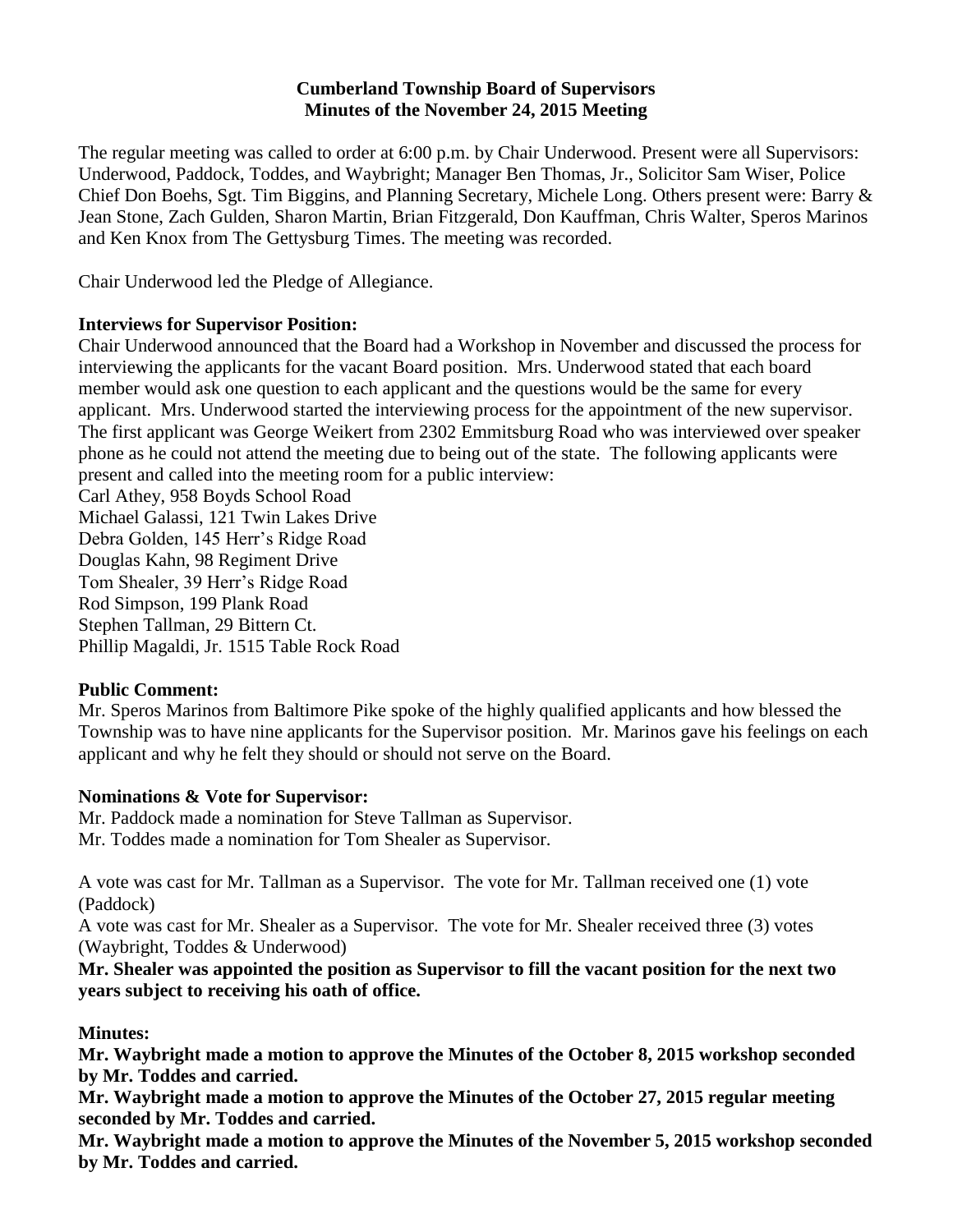## **Bills:**

Mrs. Underwood stated that Rabbit Transit has requested an additional \$1,000.00 from the Township for donation for this year. Mrs. Underwood explained that the Township has already contributed \$1,000.00 for this year and asked the Board's feelings on donating another \$1,000.00. Mrs. Underwood stated that Straban has already contributed \$500.00 to them for 2015 and has \$1,000.00 proposed for Rabbit Transit for 2016. Mrs. Underwood had hoped that Straban and Mt. Joy Township would help with the contributions for the riders since they also have residents in their Township partaking in this transit service. Mr. Paddock asked if anyone ever checked with the Eisenhower Inn and other businesses in that area for contributions. Mrs. Underwood was not sure if that had ever happened or not. Mr. Paddock felt that other businesses should be asked if they would like to donate to this service also not the Township footing the entire bill. Mr. Thomas stated that previously this year the Board received an invoice for \$2,000.00 from Rabbit Transit and had approved the donation of \$1,000.00. Now they have received the additional \$1000.00 request. Mr. Thomas explained that it is disappointing that Straban had never been asked in helping this service. Mr. Paddock stated he would be willing to go down to the Eisenhower and surrounding businesses and ask if they are interested in donating to Rabbit Transit. Mrs. Underwood stated this would be something to do for 2016. Mrs. Underwood asked the Township to write a letter to Rabbit Transit and explain what their plans are with the Eisenhower and surrounding businesses. **Mr. Waybright made a motion to continue the donation at only \$1,000.00 for 2015 which already has been paid and have Mr. Thomas write a letter to Rabbit Transit requesting to know if they have contacted other businesses in the community.**

**2 nd by Mr. Paddock Vote 4-0 Motion Carried.**

**Mr. Waybright made a motion to pay the bills, in the amount of \$232,047.56 from the General Fund, excluding the Rabbit Transit invoice, and \$3,800.00 from the Park and Rec Fund, seconded by Mr. Toddes and carried.**

## **Engineer/Plans:**

Mr. Thomas stated that Mr. Knoebel, Township Engineer, was on vacation and he was going to give the engineering report on the current plans.

Mr. Thomas announced that there was a 90-day extension request from Sharrah Design Group for the Grand View Station Land Development plan which would extend the project until February 29, 2016. **Mr. Toddes made a motion to approve the extension request for the Grandview Station Land Development plan for 90 days as per the request from the engineer, seconded by Mr. Paddock and carried.** 

Mr. Thomas gave an update on the Lincoln Development land development plan. Mr. Thomas added that the Planning Commission has recommended approval to the Board on this plan subject to the engineering comments. Revised plans have been received as of this morning for this plan which will need to be reviewed by the engineer. As of the current time there is no action to be taken on this plan from the Board.

Mr. Thomas also gave an update on the Cumberland Village Phase 1A & 1B dedication. Mr. Thomas stated that all legal documents have been received and reviewed. At the current time we are waiting for confirmation from the engineer and the road master that they have met all of the other remaining requirements.

Mr. Thomas spoke of the Cannon Ridge development Phase 1 & 2 dedication. Mr. Thomas stated that this project for the most part is complete and we are waiting on some legal documents from their attorney.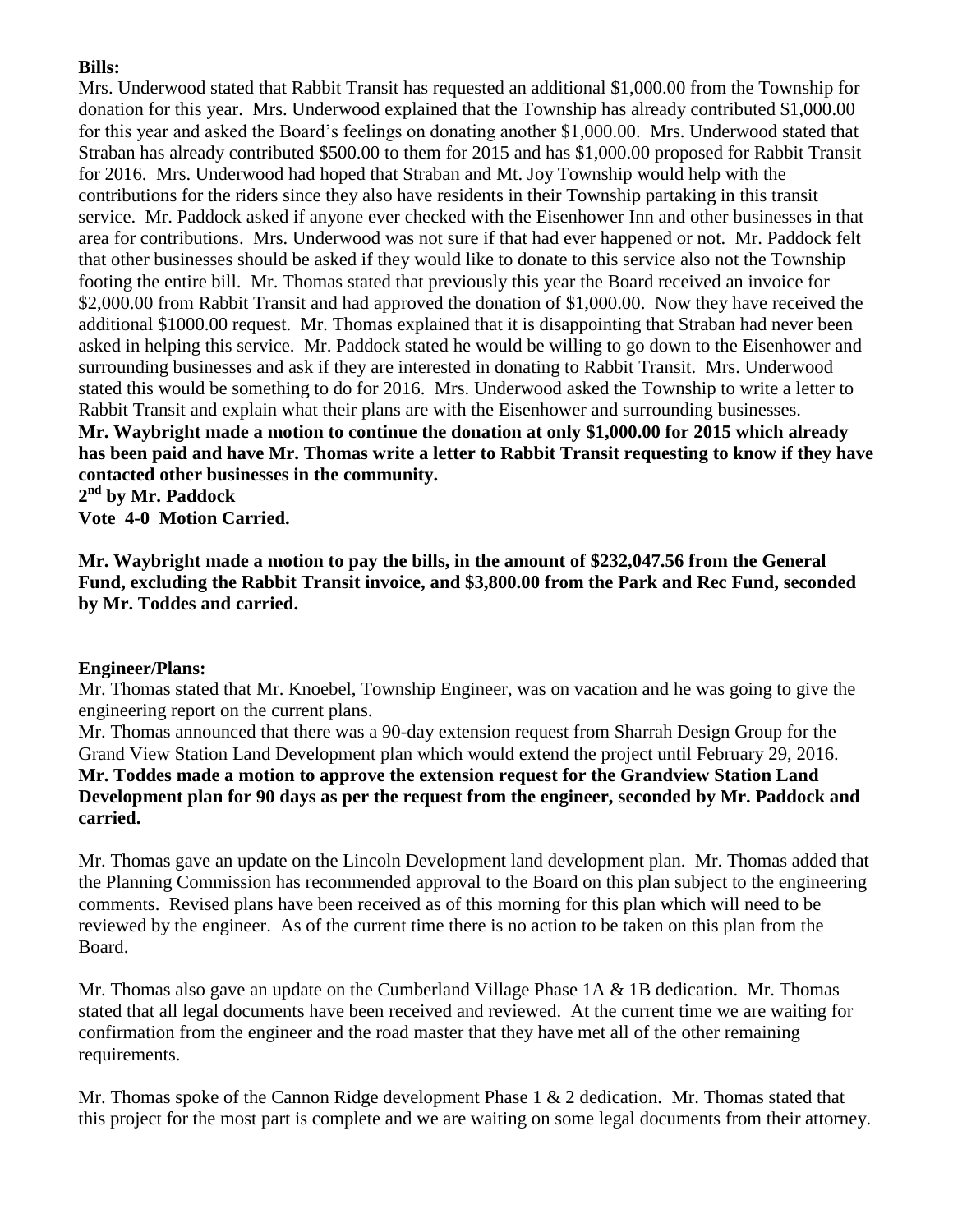## **Visitor**:

Ms. Sharon Martin from Barlow Greenmount Road read a letter which she handed out to the Board and staff regarding what she receives with her right to know requests and spoke of the application received for a potential group home that is proposed close to her residence on Barlow Greenmount Road. Mrs. Martin asked for a time frame on the next steps with this application. Mr. Thomas gave an update on what the Township has actually been given. Mr. Wiser stated he just received the information tonight and he would be reviewing it against the zoning ordinance regulations in the near future.

Mr. Brian Fitzgerald with the Barlow Greenmount Group spoke of the proposed group home being located near his residence on Barlow Greenmount Road and how he does not feel it is going to help the community nor the tax base for the Township.

Nina Gross from 938 Barlow Greenmount Road asked if a land development plan is required before a building permit is issued. Mr. Wiser stated that it depends on what is being proposed if a land development plan is needed.

## **Public Comment:**

Barry Stone, 1745 Mummasburg Road, Mr. Stone asked if the Township had received a land development plan and fees for the proposed group home on Barlow Greenmount Road. Mr. Stone was informed that no land development plan nor fees had been received for this project.

Speros Marinos, 912 Baltimore Pike, spoke of the Historical Society quarterly meeting on December 7, 2015. Mr. Marinos spoke of the zoning ordinance needing to be changed.

Mr. Steve Tallman, 29 Bittern Drive, gave the Board an after action report to review from his experience on running for Supervisor.

# **Police Report:**

Police Chief Don Boehs presented a written and oral report of police activities for the month of October including; 577 complaints, 181 traffic stops, 101 traffic related arrests, 15 traffic accidents, 23 targeted enforcements, 290 field contacts, 21 criminal arrests, 22 criminal incidents, 709 business checks and 9,366 patrol miles. Chief Boehs added that they assisted other agencies 14 times and they were assisted 5 times.

Sgt. Biggins added that the Police Department received an additional \$1,200.00 for the Pennsylvania Buckle Up grant funding for over the holiday season so the department will have extra patrols out conducting seat belt checks and as well as the DUI portion through the DUI grant there will be extra patrols out over this holiday weekend being this is one of the most deadliest holiday seasons of the year.

# **Active Business:**

Mrs. Underwood stated that they received a resignation letter from Jack Bream for the Gettysburg Recreation Authority. Mrs. Underwood asked Mr. Knox from the Gettysburg Times to let everyone know there is an opening on the Board and they can contact Supervisor Toddes or the Township if they are interested.

Mr. Thomas gave a brief overview of the preliminary budget as it was discussed fully at the Workshop held on November  $5<sup>th</sup>$ , 2015. Mr. Thomas reminded everyone that this is for all of the preliminary budgets not just for the general fund.

## **Mr. Toddes made a motion to approve the preliminary budgets for the year 2016, seconded by Mr. Paddock, motion carried.**